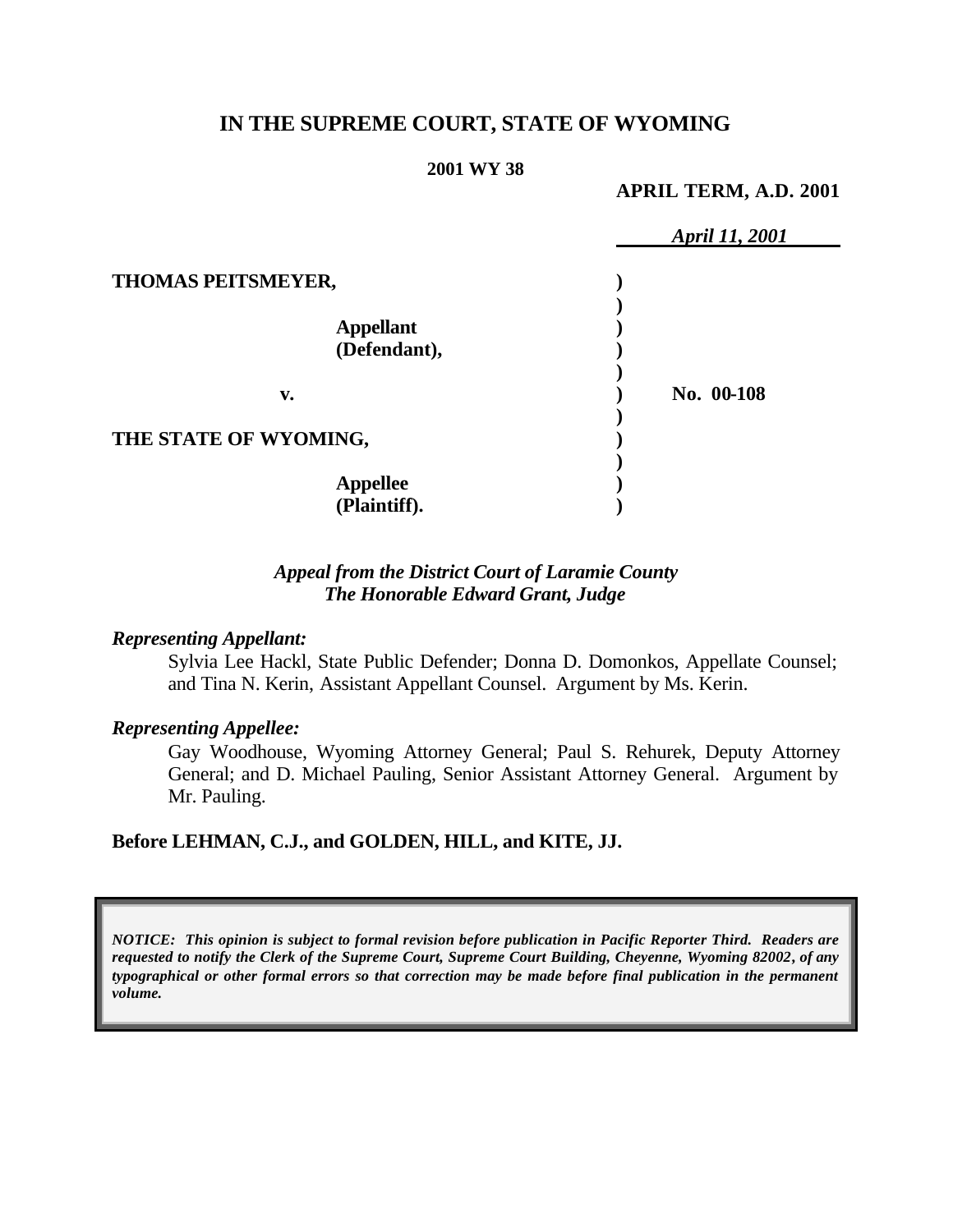## **HILL, Justice.**

[¶1] Appellant, Thomas Peitsmeyer, contends that the district court erred in imposing sentence on a charge of aggravated assault and battery<sup>1</sup>, to which Peitsmeyer entered a plea of nolo contendere. The basis of his contention is that the district court did not comply with the requirement of W.R.Cr.P. 11(f) that: "Notwithstanding the acceptance of a plea of guilty, the court should not enter a judgment upon such plea without making such inquiry as shall satisfy it that there is a factual basis for the plea." He asks as a remedy that we vacate the district court's judgment and sentence and remand to the district court with directions that Peitsmeyer be permitted to withdraw his plea of nolo contendere<sup>2</sup>.

[¶2] We shall affirm on the dual bases that the district court is not required to ensure that a factual basis appears in the record when accepting a plea of nolo contendere and because the record indisputably establishes that a full factual basis was presented to the district court.

[¶3] Peitsmeyer advances only one argument in this appeal:

Should Appellant be allowed to withdraw his plea of nolo contendere to the charge of aggravated assault, as there was no factual basis for the plea?

[¶4] The pertinent facts are these. Peitsmeyer obtained stolen credit cards and was using them at Frontier Mall in Cheyenne. Security staff at the mall became suspicious and called the police. A police officer arrived as Peitsmeyer was fleeing the mall, pursued by a security officer. The police officer was in the process of attempting to arrest Peitsmeyer, when Peitsmeyer looked the police officer in the eye, and put his car in gear and accelerated, striking the police officer in the knee and thigh. Peitsmeyer was taken into custody after he rolled his car while being pursued by law enforcement officers. At the time he entered his plea, Peitsmeyer was even asked if he had any quarrel with that recitation of the factual basis for his plea, and he indicated that he did not. During allocution at his sentencing, Peitsmeyer indicated to the district court that he did not really intend to cause any injury to the police

. . . . (ii) Attempts to cause, or intentionally or knowingly causes bodily injury to another with a deadly weapon;

The definition of deadly weapon includes a motorized vehicle. Wyo. Stat. Ann.  $\S$  61-104(a)(iv) (LEXIS 1999).

 $2<sup>2</sup>$  In an effort to make sure the proceedings are clear to our readership, we point out that Peitsmeyer did not file a motion to withdraw his plea either before or after sentencing.

l <sup>1</sup> Wyo. Stat. Ann. § 6-2-502(a)(ii) (LEXIS 1999) provides:

<sup>(</sup>a) A person is guilty of aggravated assault and battery if he: